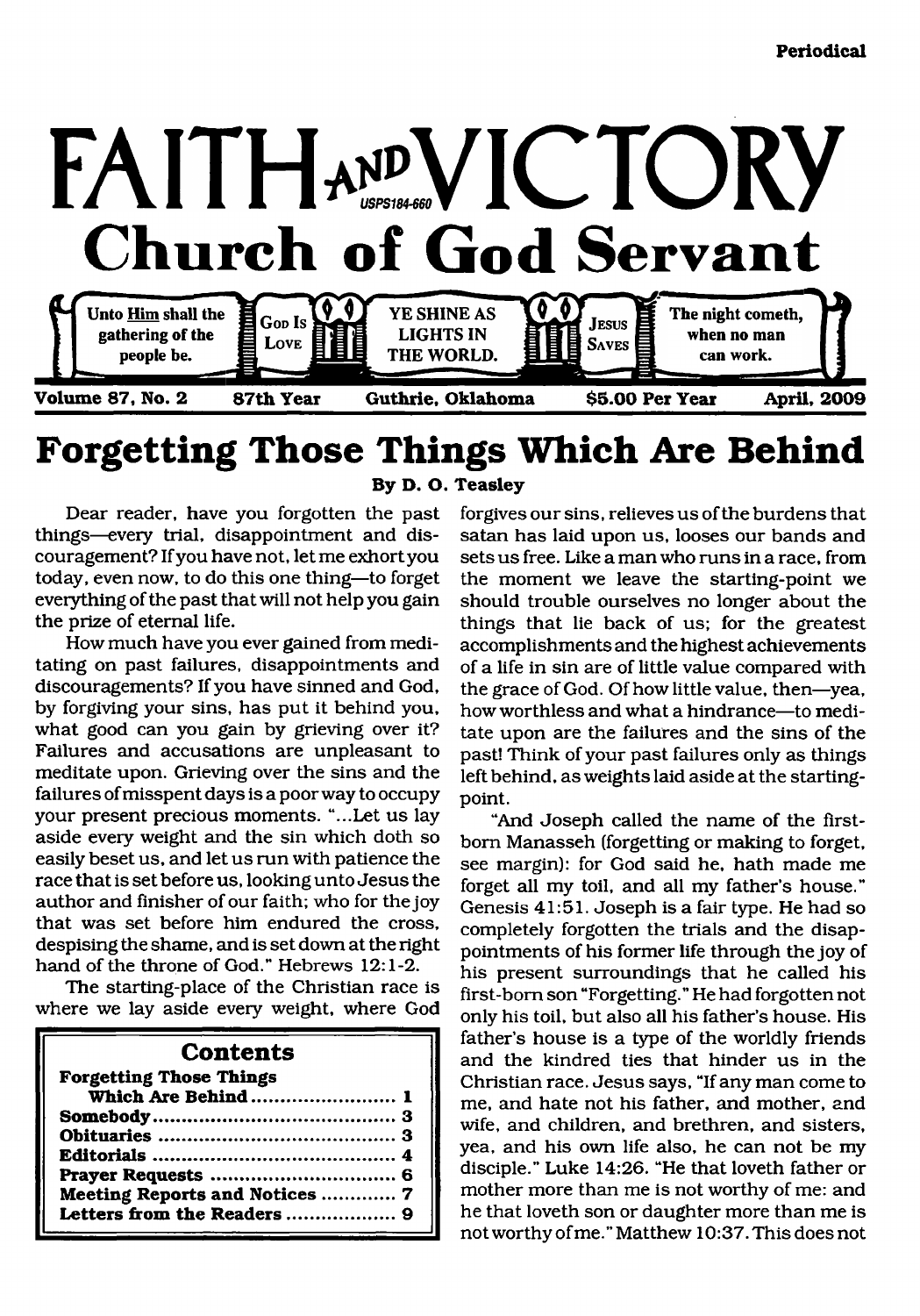mean that a man who runs in the Christian race should not love his kindred nor provide for those of his own household, but that he should forget them and forsake them in every connection that would hinder him in the race of life or tie him to the present evil world.

While Job kept his eyes upon his troubles, he feared to forget his complaint or to leave off his heaviness and comfort himself; but when he got his eyes upon God, "Then Job answered the Lord and said, I know that thou canst do everything and that no thought can be withholden from thee." As long as your attention is given to your trials or to your discouragements and despondent feelings, you are not likely to see above them; but if you will forget those things that are past, and will set your eyes upon God, victory is certain. "For then shalt thou lift up thy face without spot; yea, thou shalt be steadfast, and shall not fear: because thou shalt forget thy misery, and remember it as waters that pass away: and thine age shalt be clearer than the noonday; thou shalt shine forth, thou shalt be as the morning. And thou shalt be secure, because there is hope; yea thou shalt dig about thee, and shalt take thy rest in safety. Also thou shalt lie down, and none shall make thee afraid; yea, many shall make suit unto thee." Job 11:15-19.

Satan has hindered many dear souls from enjoying the blessings of God and from pressing on in the Christian race by pointing them to sins of the past—sins which God had forgiven. What if the mistakes of your life have been many; what if you have been in the depths of sin; did not Jesus forgive the vilest of sinners? Did He not say to the adulteress who was caught in the very act, the vilest of sins, "Neither do I condemn thee; go and sin no more"? Hath not the Lord said, "Though ye have lien among the pots, yet shall ye be as the wings of a dove covered with silver, and her feathers with yellow gold"? Psalm 68:13.

"Fear not: for thou shalt not be ashamed: neither be thou confounded; for thou shalt not be put to shame; for thou shalt forget the shame of thy youth, and shalt not remember the reproach of thy widowhood any more. For thy Maker is thine husband; the LORD of hosts is his name: and thy Redeemer the Holy One of Israel; the God of the whole earth shall he be called. For the LORD hath called thee as a woman forsaken and grieved in spirit, and as a wife of youth, when thou wast refused, saith thy God. For a small moment have I forsaken thee; but with great mercies will I gather thee. In a little wrath I hid my face from thee for a moment; but with everlasting kindness will I have mercy on thee, saith the LORD thy Redeemer. For this is as the waters of Noah unto me; for as I have sworn that the waters of Noah should go no more over the earth; so have I sworn that I would not be wroth with thee, nor rebuke thee. For the mountains shall depart, and the hills be removed; but my kindness shall not depart from thee, neither shall the covenant of my peace be removed, saith the LORD that hath mercy on thee. O thou afflicted, tossed with tempest, and not comforted, behold, I will lay thy stones with fair colors and lay thy foundations with sapphires. And I will make thy windows of agates, and thy gates of carbuncles, and all thy borders of pleasant stones. And all thy children shall be taught of the LORD; and great shall be the peace of thy children.

"In righteousness shalt thou be established: thou shalt be far from oppression; for thou shalt not fear: and from terror; for it shall not come near thee. Behold, they shall surely gather together, but not by me: whosoever shall gather together against thee shall fall for thy sake. Behold, I have created the smith that bloweth the coals in the fire, and that bringeth forth an instrument for his work; and I have created the waster to destroy. No weapon that is formed against thee shall prosper; and every tongue that shall rise against thee in judgment thou shalt condemn. This is the heritage of the servants of the LORD, and their righteousness is of me, saith the LORD." Isaiah 54:4-17.

A discouraged person will often help the devil by bringing up things of the past that have been forgiven and trying to repent of them. The accused and despondent soul will often wander down by the dark shores of the sea of forgetfulness, and finding there a bark of discouragement, will launch it and sail out through the fog and mist of past life hunting for something over which to mourn. Often some mistake or sin of the past, which, like an ocean derelict, has long since been forsaken and forgotten is found; and pulling it ashore, the discouraged soul who is anxious to do something, invites friends and brethren to help in asking God to take notice and forgive. But God will not visit such a scene. What He has forgiven He has forgiven forever,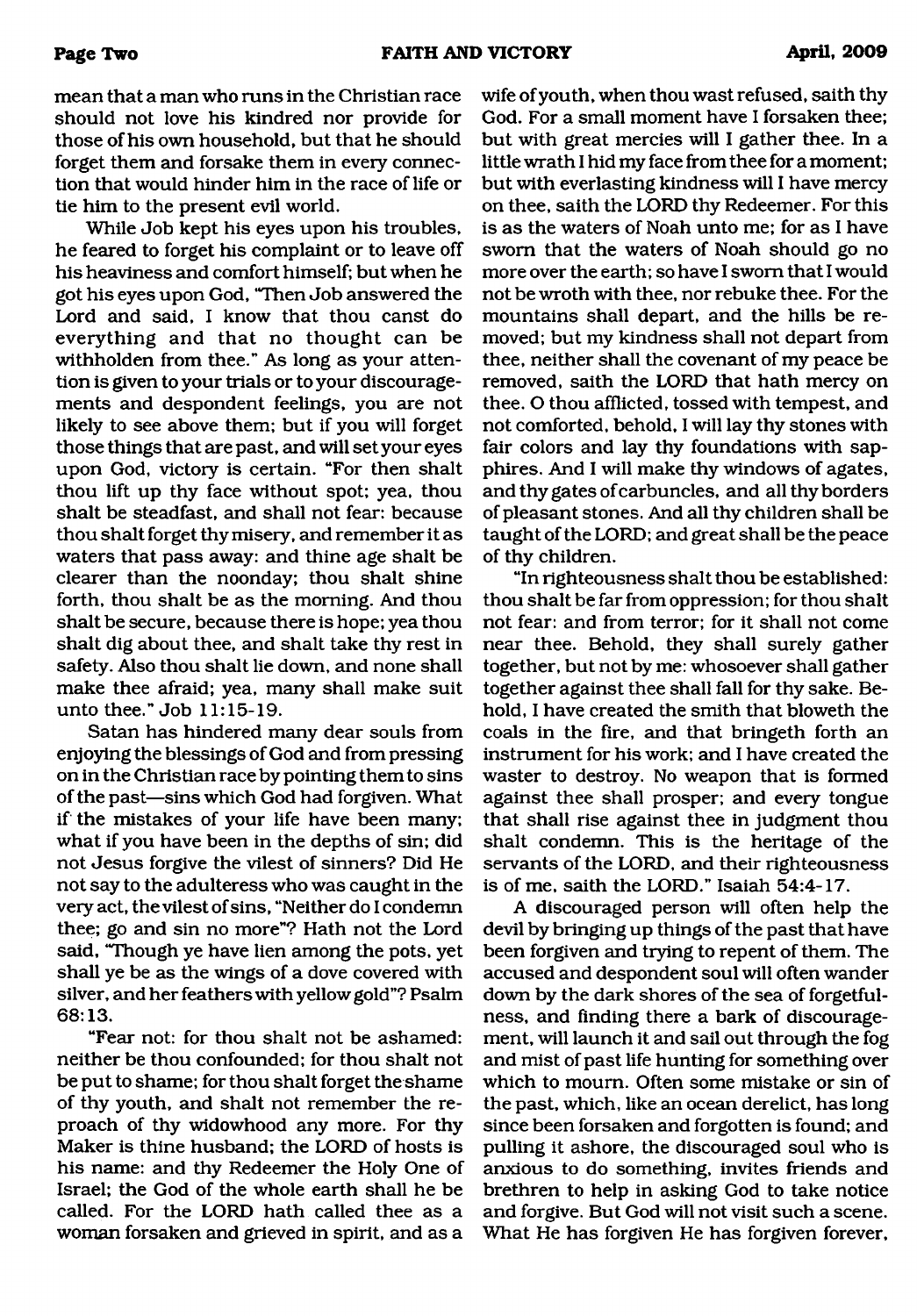and He cannot forgive it a second time, "for," says He, "...their sins and their iniquities will I remember no more." Hebrews 8:12.

If a man should come to God and obtain forgiveness of his sins, live a faithful life for a while, and finally back-slide and be lost, none of his former sins would be mentioned to him, nor would he be punished for any of the deeds of his former life, but only for those committed at the time of, and after his fall. Neither will the Lord forgive only a part of our wrong-doings. When He forgives, He forgives all, and forgives forever.

So the only possible way out is to resist the devil and all accusations; cut the shore-lines and consign the past to the waves of forgetfulness; make an eternal abandonment of all past sins and mistakes that God has forgiven; and set your face Zionward.

—Taken from *Rays of Hope.*

まの帯ま *Somebody*

*Somebody once came into my Cife, When I was discouraged and blue, 'Their w ord ofgood cheer dispelled every fear, While the lilt of a song staunched* 

*Qhe hot, bitter tear, fin d that somebody, dear, w as you.*

*Somebody once bid me but try once more When the whole world it seemed was untrue Tho I'd given my best, with vigor and zest, Heartsick*, and faith gone,

*I sought comfort and rest, fin d that somebody, dear, w as you.*

*Somebody once, when business w as bad, Smiled, when all else seemed askew, 'They said, "Just forget, don't worry nor fret,* Life's battle you'll win

*If it's but fairly met," A n d that somebody, dear, w as you.*  $-\text{Carleton Everett Know}$ 



**Roy Dean Harmon** was bom July 4, 1915, in Glasgow, MO to Willard Dean Harmon and Elizabeth Evangeline Harmon. He went to his reward at 7:00 p.m., February 25, 2009, from his home in Pea Ridge, AR at the age of 93 years, 7 months and 21 days.

He met Virginia May Lowe in Springfield, MO and they were married 6 weeks later on August 22, 1935. They were united in marriage for 70 years. To this union were bom three daughters and one son.

Bro. Roy and his wife were bom into the Church of God, February 28, 1937 and they remained true to the end.

Preceding him in death were his devoted wife, Virginia; a grandson, Robson Dean Harmon; a great-grandson, Christopher Manning; a greatgranddaughter, Katie Mahmens; and a brother, Clarence Leon Harmon.

Surviving his passing is one brother, Allen Eugene Harmon of Springfield, MO; daughter, Alta Mae Harmon of Cassville, MO; daughter, Dorothy Jean Montoya of San Dimas, CA; son, Robert Dean Harmon and wife, Norene of Bentonville, AR; and daughter, Carol Ann Blair and husband, Fred of Bentonville, AR.

He has 11 surviving grandchildren, 14 surviving great-grandchildren and 4 great-greatgrandchildren.

Bro. Roy Harmon was a minister in the Church of God for 70 years and preached his last message a few months before his passing.

Memorial services were held at Clark Funeral Home in Neosho, MO with Bro. Ed Wilson and Bro. Jerry Melot officiating. Burial was in IOOF Cemetery, Neosho, MO beside his beloved wife, whom he missed dearly.

# **Note of Thanks**

We desire to express our appreciation and gratitude to those from the Neosho congregation that volunteered to spend nights with our Daddy his last several days so that he could receive good care at home. That helped us keep his wishes to be in his own home and not in a nursing home.

—The children of Bro. Roy Harmon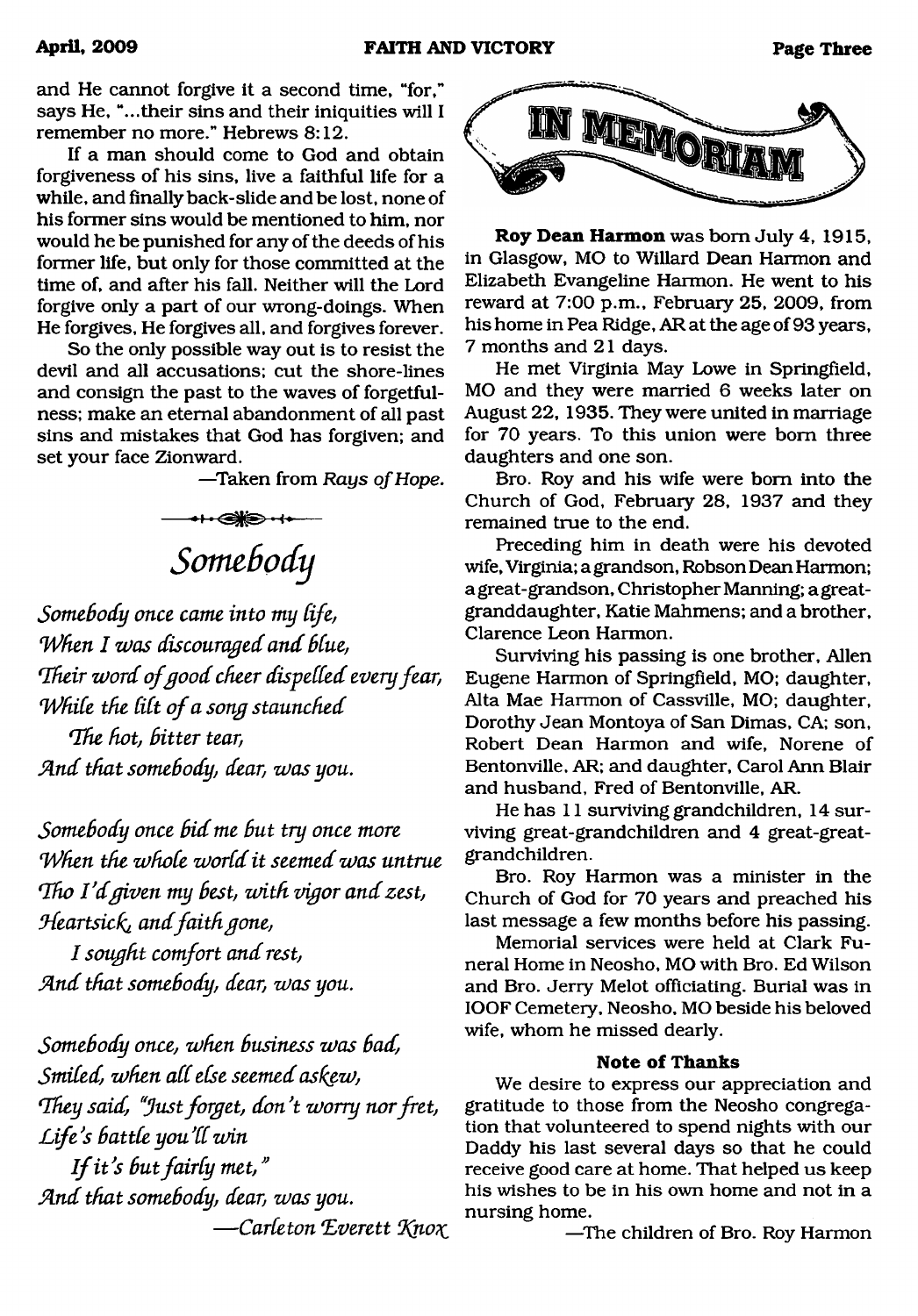# **FAITH AND VICTORY 12 PAGE HOLINESS MONTHLY** -----

This non-sectarian paper is edited and published in the interest of the universal CHURCH OF GOD each month (except August of each year, and we omit an issue that month to attend camp meetings), by Willie Murphey, and other consecrated workers at the FAITH PUBLISHING HOUSE. 4318 S. Division, Guthrie, OK 73044.

Notice to subscribers: When you move or change your address, please write us at once, giving your old and new address, and include your zip code number.

Dated copy for publication must be received by the 18th of the month prior to the month of issue.

# **SUBSCRIPTION RATES**

#### Single copy, one year......................................................\$5.00 Package of 5 papers to one address, one year ......... \$20.00 Larger quantities are figured at the same rate.

This publication teaches salvation from all sin, sanctification for believers, unity and oneness for which Jesus prayed as recorded in John 17:21, and manifested by the apostles and believers after Pentecost. By God's grace we teach, preach, and practice the gospel of the Lord Jesus Christ-the same gospel that Peter, John, and Paul preached, taught, and practiced, including divine healing for the body. James 5:14-15.

Its motto: Have faith in God. Its object: The glory of God and the salvation of men: the restoration and promulgation of the whole truth to the people in this "evening time" as it was in the morning Church of the first century: the unification of all true believers in one body by the love of God. Its standard: Separation from sin and entire devotion to the service and will of God. Its characteristics: No discipline but the Bible, no bond of union but the love of God, and no test of fellowship but the indwelling Spirit of Christ.

Through the Free Literature Fund thousands of gospel tracts are published and sent out free of charge as the Lord supplies. Cooperation of our readers is solicited, and will be appreciated in any way as the Bible and the Holy Spirit teach you to do or stir your heart. "Freely ye have received, freely give." Read Ex. 25:2:1 Chron. 29:9: II Cor. 9:7; and Luke 6:38.

Freewill offerings sent in to the work will be thankfully received as from the Lord. Checks and money orders should be made payable to Faith Publishing House. All donations are tax deductible.

A separate Missionary Fund is maintained in order to relay missionary funds from our readers to the support of home and foreign missionaries and evangelists.

In order to comply with Oklahoma laws as a non-profit religious work, the Faith Publishing House is incorporated thereunder.

The *Faith and Victory* is published monthly, except August, for \$5.00 per year by:

**FAITH PUBLISHING HOUSE P. O. Box 518, 4318 S. Division. Guthrie, OK 73044 Office phone numbers: 405-282\*1479, 800-767-1479; fax number: 405-282-6318. Internet address: <http://www.faithpublishing.com>**

**Postmaster: Send address changes to:** *Faith and Victory***. P- O. Box 518, Guthrie. OK 73044.**



"Wherefore he saith, R Awake thou that sleepest, and arise from the dead, **Editorials** and Christ shall give thee light. See then that ye walk circumspectly, not as fools, but as wise, Redeeming the

time, because the days are evil. Wherefore be ye not unwise, but understanding what the will of the Lord *is.* " Ephesians 5:14-17.

"And that, knowing the time, that now *it is* high time to awake out of sleep: for now *is* our salvation nearer than when we believed. The night is far spent, the day is at hand: let us therefore cast off the works of darkness, and let us put on the armour of light. Let us walk honestly, as in the day; not in rioting and drunkenness, not in chambering and wantonness, not in strife and envying. But put ye on the Lord Jesus Christ, and make not provision for the flesh, to *fulfil* the lusts *thereof. "* Romans 13:11-14.

There was a news report from Tampa, FL a few years ago about an elderly man who had a problem with sleepwalking. Sometimes people that sleepwalk do things that are embarrassing to themselves when they wake up. At other times they can actually endanger themselves, like this man in Florida. It seems he walked out of his house in the middle of the night and when he woke up he was in a pond near his backyard among a group of alligators. The poor man begin to call for help and his calls woke up a six year old neighbor girl, who in turn woke up her family and made them aware of his calls. Fortunately, the man was helped out of his predicament without suffering any harm from the reptiles that surrounded him.

Another man, John Elliott, was a forest ranger who walked many miles one day through the deep snow of the high Rocky Mountain passes in southwestern Alberta checking for conditions favorable for impending avalanches. The blizzard conditions of the day caused him to be so fatigued that when he reached his cabin about nightfall he failed to light a fire or remove his wet clothing before he drifted off to sleep. The chill of the howling wind seeping through the cracks of the tiny cabin brought no alarm to the sleeping ranger. However, John's constant companion, a St Bernard, sensed the peril of his master and began to whine and bark until he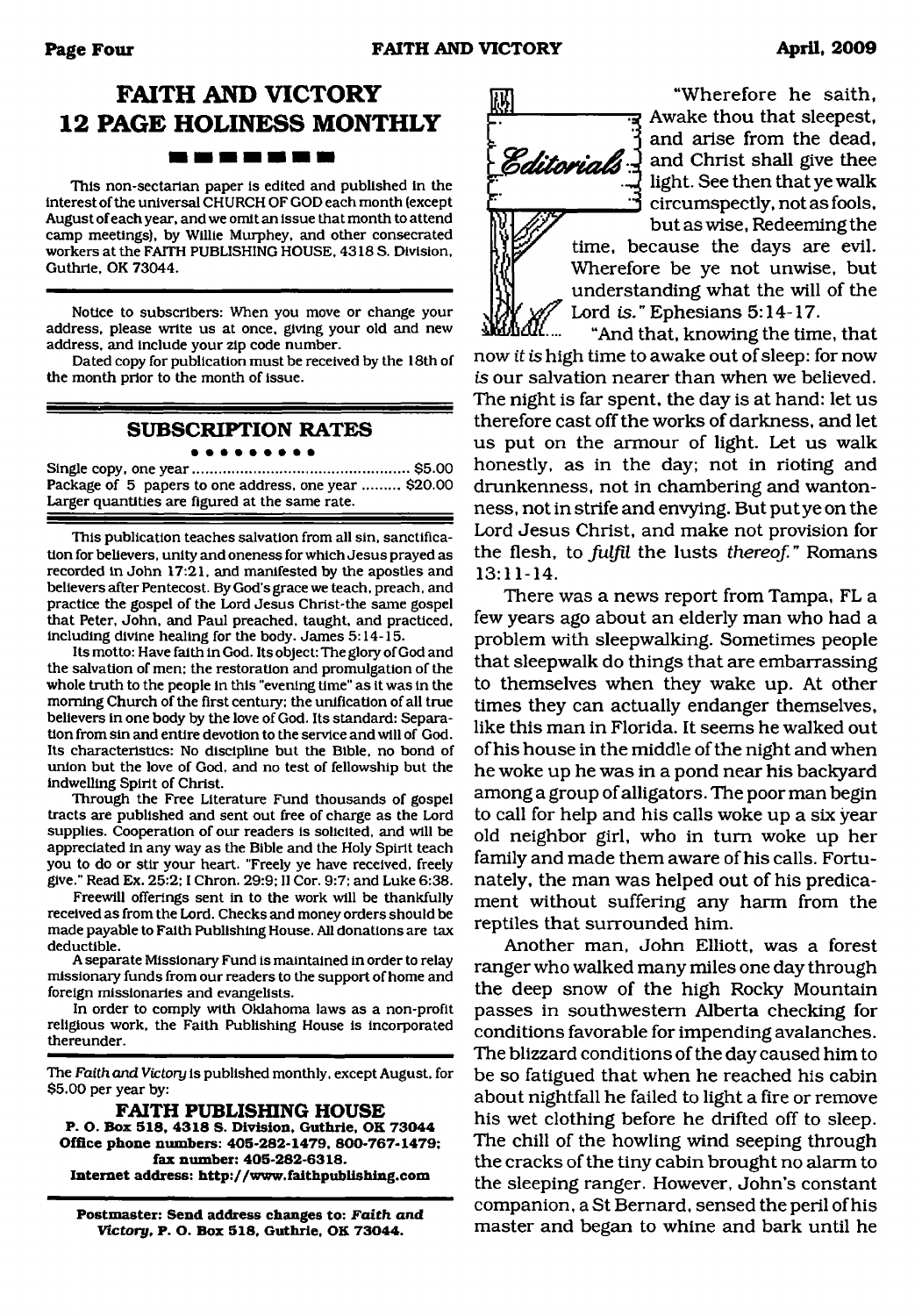eventually roused him from his near comatose sleep. Mr. Elliott later said, "If that dog hadn't been with me, I would not be here today. When you're freezing to death you actually feel warm all over, and don't wake up because it feels too good."

Statistics for vehicle crashes directly relating to driver fatigue are hard to compile. However one source conservatively estimates that 71,000 injuries, 1,550 deaths and \$12.5 billion in property damage results each year from drivers falling asleep while at the wheel. Many states have installed rumble strips on the lane edges of the highway to help wake up dozing drivers before they run off the road.

These illustrations are presented to call our attention to the detrimental effect spiritual sleep has on the souls of man. We are living in a time when masses of humanity are walking down the broad road to destruction in their sleep. The Spirit of the Lord and God's ministers are trying to alert them to the place of torment that await the lost, but people are so soundly occupied in their foolish entertainment and worldly pursuits that they are failing to hear the call. They are marching through life oblivious to the things that pertain to eternity, and consequently, many souls each day are plunging over the brink and into perdition to be lost forever. Never again will the opportunity be given them to enjoy the matchless beauties of a heavenly paradise. Oh, it is time for the sinner to wake up and turn his heart toward God.

Another group of people are going to church occasionally—or sit at home and watch the "tele-evangelists"—and have made some light profession of faith, yet continue living a sinful life. The false prophets charm them with their flowery sermons and soothe their conscience with scriptures intended for the Saints of God that have left all the world to follow Jesus. The scriptural subject matter given to these people is very selective, for the truth would reprove their sinful deeds and call attention to the fact that they are snoozing on their way to destruction. Oh, wake up to righteousness, religious "professor," turn from the paths of sin and obtain a life-changing experience of salvation. God is not fooled by your empty profession. Why should you keep yourself in deception when obeying the truth would give you much greater joy and provide real fulfillment in life?

Some folks have once been enlightened to the truth of God's Word, perhaps when they were children or some time later in their life, and instead of humbling their heart and yielding to Him they are like Jonah, running away from Him. These troubled souls are seeking various ways to hide from their mind the truth that they know, oh so well. They are using the things of the world to try to induce sleep so they can be free from the torment of their conscience. Their road away from truth has been hard and they are weary from the stormy struggle that constantly brews in their mind. "...But Jonah was gone down into the sides of the ship; and he lay, and was fast asleep. So the shipmaster came to him, and said unto him, What meanest thou, O sleeper? arise, call upon thy God,..." Oh, struggling one, wake up to what has really been happening to you, greater trouble lies ahead unless you return to God. Satan is delighted at your turmoil and continually feeds the fire of rebellion and bitterness that bums in your heart. Come back to the foot of the cross and lay down your heavy load; find peace to your soul. God's true people are waiting with open arms for your return. Jesus, the gentle Shepherd is calling, ever calling. There is mercy and forgiveness for you. Come home.

The problem of spiritual sleepiness can affect all of us and every child of God must put forth an effort to keep alert to this trick of the enemy. We must have the oil of the Spirit in our vessels for our light to continue to shine, and it will require diligence on our part to stay in contact with God for that supply to be replenished. When Jesus was agonizing in the Garden of Gesthemane He asked Peter, James and John to tarry and watch with Him while He prayed. However, sleep overcame them and Jesus' closest earthly friends failed to watch in a most crucial hour. Had they been more diligent to watch they would likely have had greater strength to face the events that were to befall them.

Sleepiness causes one to be apathetic about issues that are of importance to them. Spiritually it may be characterized by one not being as fervent in spirit as they should be. It is said of Apollos, "...And being fervent in the spirit, he spake and taught diligently the things of the Lord,..." We are instructed by the writer of Romans 12 to be, "...fervent in spirit; serving the Lord." James 5:16 says, ".. .The effectual fervent prayer of a righteous man availeth much." And in I Peter 4:8 it says, "And above all things have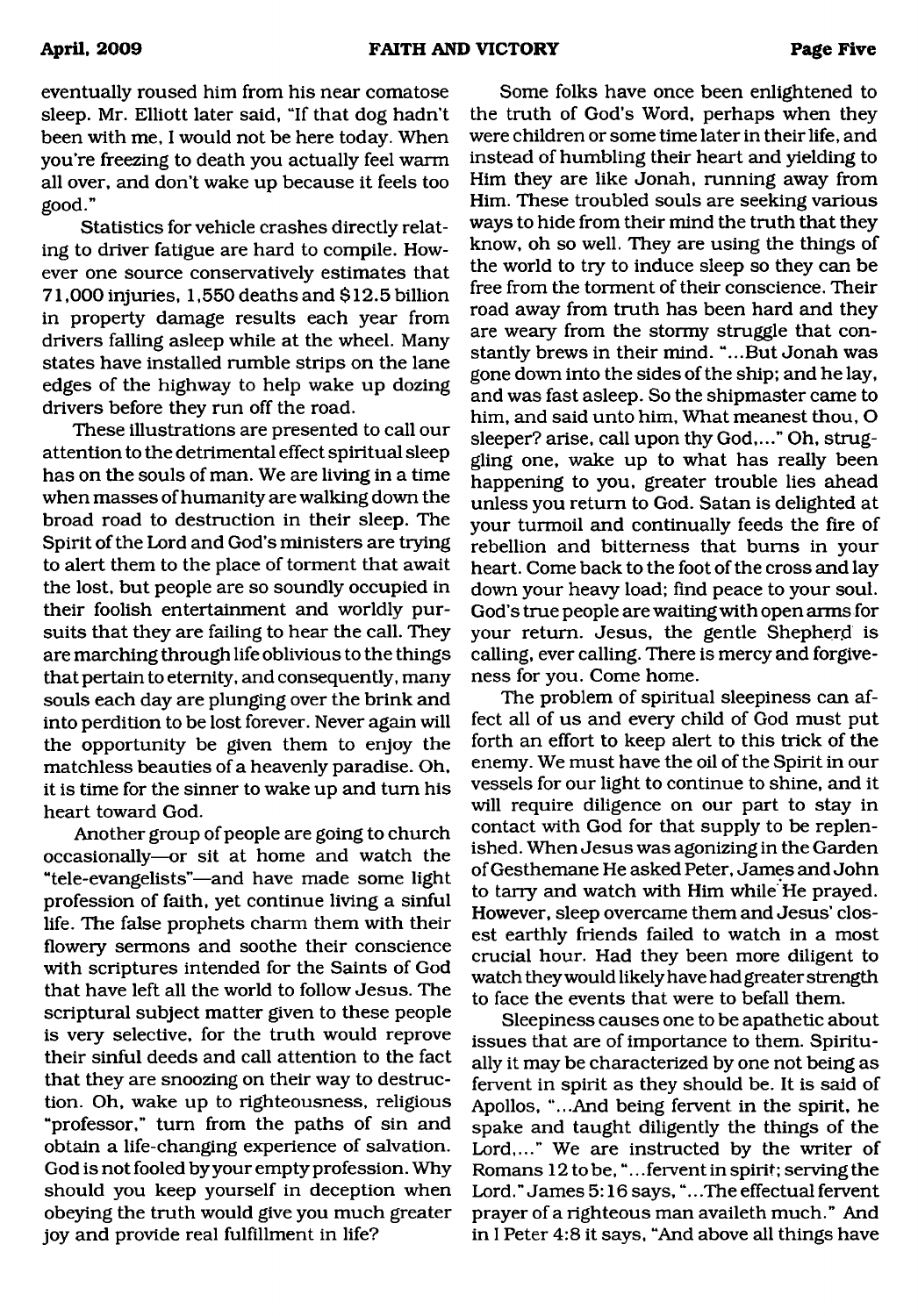fervent charity among yourselves: for charity shall cover the multitude of sins." When one becomes spiritually drowsy there will be a marked decline in speaking, teachings and studying the things of the Lord. There will be less passion for souls that are hurting and in need, and for those that are lost. Their prayer life will suffer and they will have fewer direct answers to prayer, which will in turn cause their faith to become weak. They will have less charity for one another and consequently their brother's faults will begin to seem more intolerable. This will result in an increase of bickering and squabbling, and divisions will begin to develop within the brotherhood of God's people.

When one loses their fervency of spirit they often become bored with the things which pertain to the Lord. The services of the Lord will become more of a form and the vitality that accompanies life will be missing. When these things begin to happen it opens up a whole new arena for the enemy to break down the work of the Lord. A variety of deceptions with various manifestations of carnality begin to rear their ugly head—envy, bitterness, manrule, harsh spirits—the sad result of God's people falling asleep. Spiritual death is sure to follow if we do not watch and pray as the Lord commanded.

May God's people stretch themselves and keep vigilant watch over their souls that their love for God not be diminished; that their spirits remain alive and fervently walk righteously and carefully before the Lord each day. God's blessing will be upon those who do so. Their candle will continue to shine in a sin-darkened world and God will give them "hidden manna" to eat." Psalm 25:14 says, "The secret of the LORD *is* with them that fear him; and he will show them his covenant." Those who are awake will not miss out on the special, personal blessings that God loves to reveal to His people. Precious times of fellowship With God and His people bring Him close to us, and His answers to our prayers make Him real and wonderful. As we see His marvelous Works, our joyful hearts overflow with gratitude and praise for having such a wonderful Savior and friend. It is good to be alive in Christ Jesus! —Bro. Willie E. Murphey

—wemurphey@yahoo. com  $-22$ *^* B *To him that overcometh zi/iCC I give* to eat of the tree of life, which is in the midst, *of the paradise of God." Revelation 2:7.*  $\mathbb{Z}$ 



NC—Dear Friends at the Publishing House: I love you all and I appreciate the paper sent out. I need your prayers for my family and myself. I have a grandson in Iraq. —Sis. Agnes Burleson

OK—Remember Bro. Stanley Dickson in prayer. On the afternoon of April 10, he experienced severe chest pain that lasted for severed hours and has left him in a weakened condition.

OK—Bro. Rodney Sorrell is still in need of healing from the Lord. His affliction is taking a toll on his physical strength and causes severe discomfort.

# ------ **Standing Prayer Requests**

Bro. Carlos Arriaga Sis. Gladys Cashio Sis. Helen Carson Sis. Genevive Carver Sis. Elizabeth Corteway Sis. Waneta Creel Sis. Patsy Doolittle Sis. Dorall Forbes Bro. Troy Gentry Bro. Lee Hilton Jaden Howard Sis. Karoline Kessler Bro. Mark and Sis. Darlene Knight Sis. Elsie M. Offerman Sis. Melba PoWell Sis. Marilyn Rendall Bro. Vernon Robinson Sis. Ruth Shehee Sis. Cheryl Smith Bro. Michael Smith Bro. Rodney Sorrell Bro. Edward and Sis. Gloria Taylor Sis. Imogene Taylor The Mitch Taylor family Sis. Norma Tiller Bro. Delmar Wilkins Sis. Anneta Williamson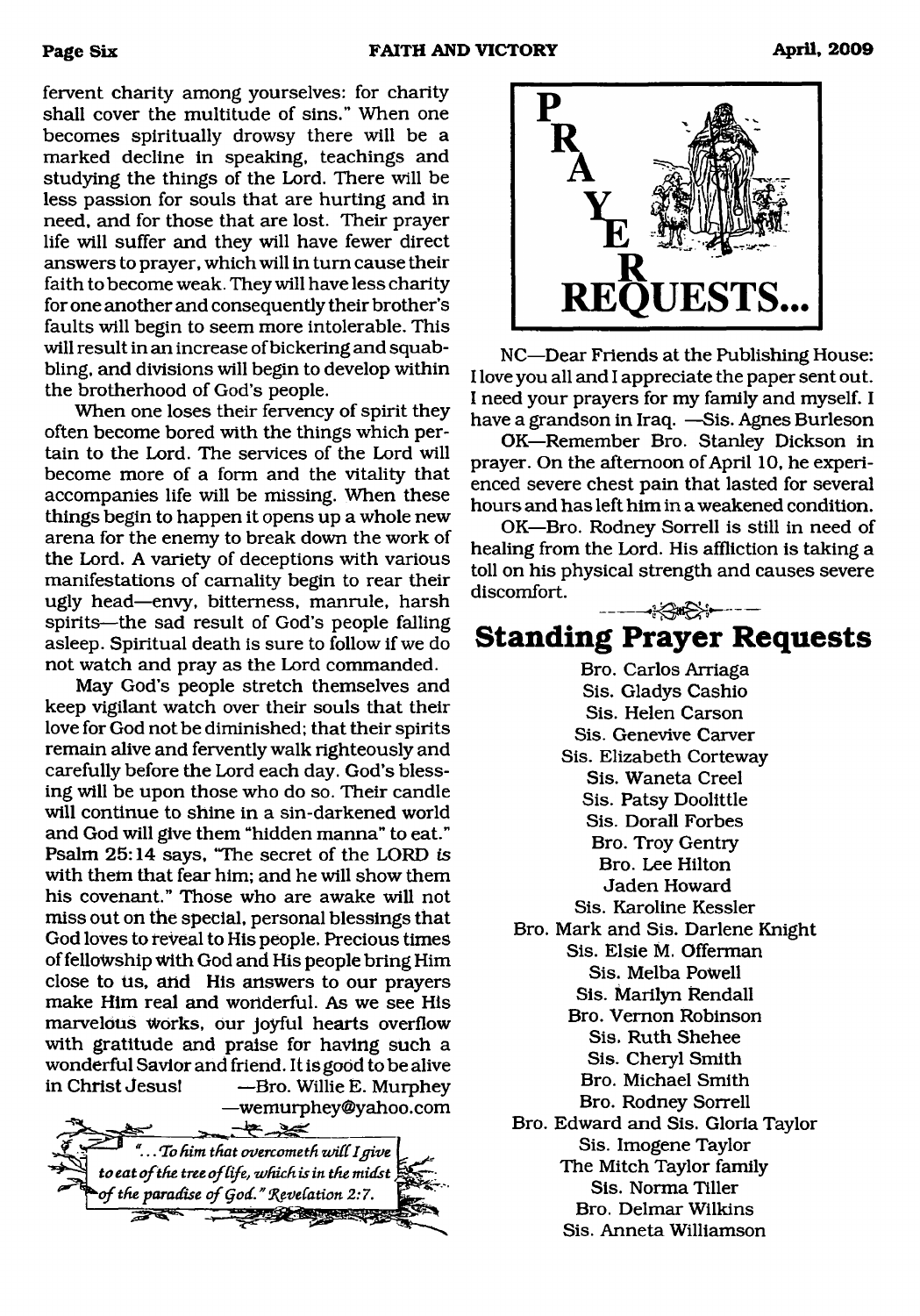# **MEETING DATES**

**Boley, OK (Spring Meeting)—**April 17-19 Wichita, KS (Spring Meeting)—April 19-26 **Alabama (Spring Singing)**—April 25 **Los Angeles,CA (Revival Meeting)**—May 1-3 **Oklahoma State (Guthrie)**—May 22-31 **Vanceburg, KY (Spring Meeting)**—May 22-24 **HollyHill, SC (Camp Meeting)**—May 31 - June 7 **Green Bank, WV (Camp Meeting)—**June 12-18 **Tulsa, OK (Sisters' Retreat)**—June 12-13 **Jefferson, OR (Camp Meeting)**—June 13-21 **Tulsa, OK (Summer Revival)**—June 18-21 **Fresno, CA (Camp Meeting)—**June 28-July 5 **General Southern (Loranger, LA)—**

June 28-July 5

**National (Monark Springs, MO)**—July 17-26 **Spooner, WI (Tent Meeting)**—August 19-23

# **MEETING NOTICES**

### **BOLEY, OK, SPRING MEETING**

The Church of God in Boley, OK invites you to attend their annual spring meeting April 17- 19. The first service will be Friday, April 17 at 7:30 p.m. on Saturday there will be services at 11:00 a.m., 2:30 p.m. and 7:30 p.m. On April 19, Sunday School will be at 9:45 a.m. followed by a worship service at 11:00 a.m. and the meeting will conclude with the 2:30 p.m. service.

For further information contact Sis. Savannah King at (918) 667-3471.

#### **WICHITA, KS, SPRING MEETING**

Lord willing, Wichita plans to have its Spring Meeting April 19-26. There will be three services on Sundays, and two services Monday—Saturday at 11:00 a.m. and 7:00 p.m. We ask interest in the prayers of the Saints that the Lord will lead in everything and that souls Will truly be helped and blessed. Come and help in the battle if you can.

The chapel is located at 2509 N. Grove, Wichita, KS. For further information or directions you may contact Bro. Emanuel Gracey at (316) 461-1267 or Bro. Theodore McCray at (316) 641-4170.

# **ALABAMA SPRING SINGING, NEAR WARRIOR**

The Church of God congregation near Warrior, AL is planning a singing April 25, at 6:30 p.m. in the chapel. Activities will begin at 10:00

a.m. on Saturday morning at Dodge City Community Building, about one half mile west of Interstate 65, from exit #299. Dodge City is near Cullman.—Please take note, this is a different location than we usually have for the activities on Saturday morning and afternoon.

On the following day, April 26 there will be dinner on the chapel grounds with services at 10:00 a.m. and 2:00 p.m. Everyone is welcome.

The chapel is located approximately two miles west of Interstate 65 at exit #289 on Acton Bend Circle. For further information you may contact Bro. Roy Herron at (205) 647-7869 or Bro. Marshall Whitson at (205) 647-6325.

# **LOS ANGELES, CA, SPRING REVIVAL**

Join with us, to welcome everyone to our Spring Revival. We desire that you will pray with us as we petition God for His Divine presence in this meeting, May 1-3.

Friday, May 1st Worship at 7:30 p.m. Saturday, May 2nd Ordinance Service at 1:00 p.m. Fireside Gathering for Youth, in the Dining Hall, at 6:00 p.m. and 7:30 p.m. Worship. Sunday, May 3rd 10:00 a.m. Sunday School, 11:00 a.m. and 2:30 p.m. Worship.

The Church of God chapel is located at 1381 Walnut, Los Angeles, CA 9001. Please contact us for information or directions:

> [pastorx2@hotmail.com](mailto:pastorx2@hotmail.com) Home (760) 244-9446 Chapel (213) 742-0123 —Pastors Travis & Alice Johnson  $\cdot$

# **OKLAHOMA STATE CAMP MEETING**

The annual Oklahoma State Camp Meeting of the Church of God will be held May 22-31, at the campground in Guthrie, OK. The first service will be on Friday evening May 22 at 7:30, with three services daily thereafter.

An invitation to attend is extended to everyone. Your presence and your prayers Will be appreciated. Three meals per day will be provided and every effort will be made to provide lodging for those who come from out of town or country.

We have a ladies dormitory, and sleeping accommodations are also available in the Sunday school rooms. The Lord has provided us with a separate family unit with twelve private motel style rooms. To the extent possible, these rooms will be reserved for families. Please let us know ASAP if you desire one of the family units and the number of nights you plan to stay. We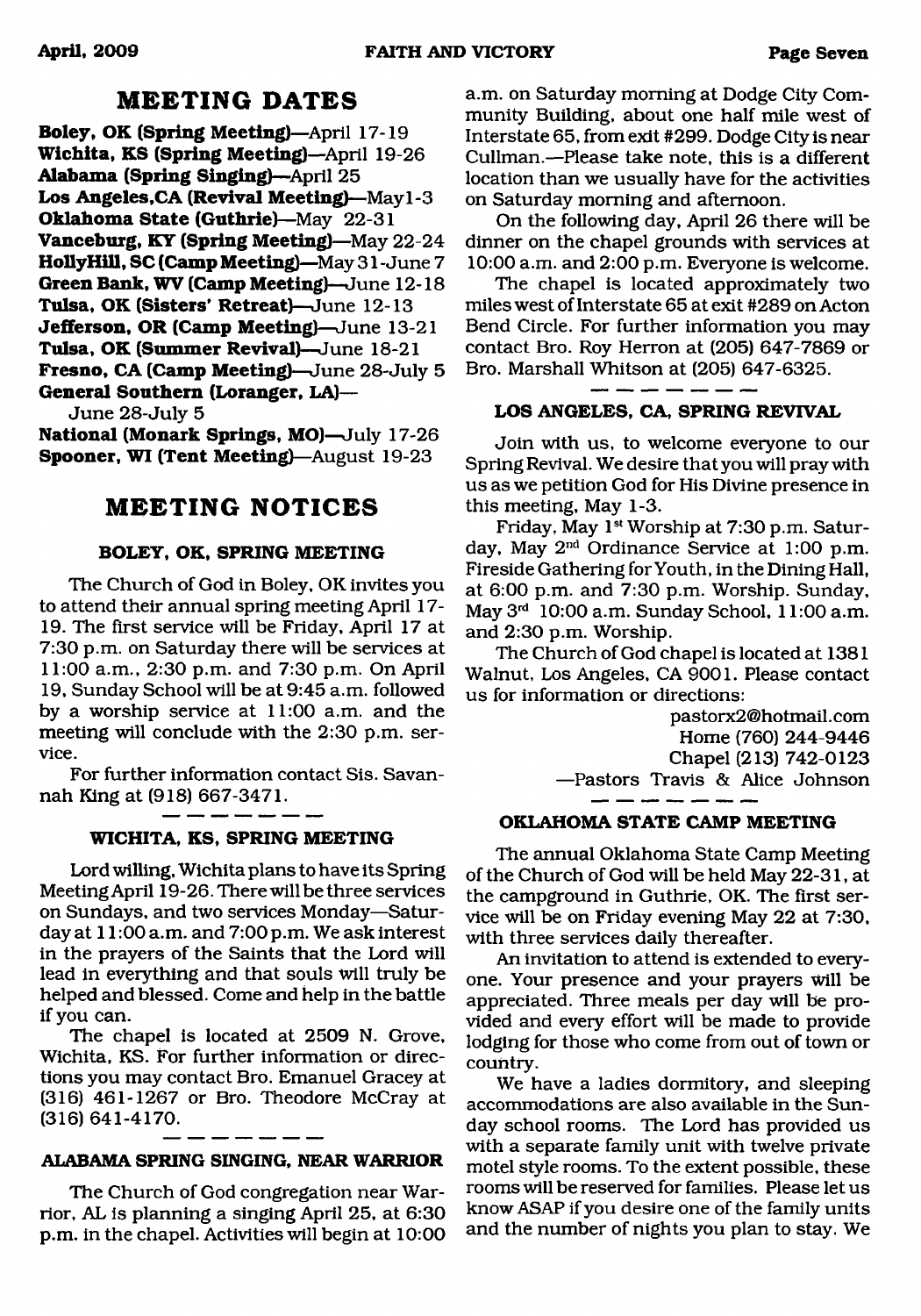also request you bring the necessary linens and bath items.

At the present time we do not have camping facilities, but if you would like to bring your RV there are three RV parks within four miles of the church grounds. Call the persons below for telephone numbers of the RV parks.

Expenses for the meeting will be met by freewill offering. If you would like to make a contribution, you may do so by sending it directly to the state treasurer, Sis. Brenda Wilkins, 807 W. Lake Rd., Guthrie, OK 73044.

For further information contact Bro. Phillip Gellenbeck at (405) 282-2999.

# **VANCEBURG, KY, SPRING MEETING**

Lord willing, the Vanceburg, KY congregation will be holding a spring meeting beginning on Friday morning, May 22 and ending on Sunday morning, May 24. On Friday and Saturday there will be services at 10:00 a.m. and 7:00 p.m. The meeting will end after the 11:00 a.m. Sunday morning services. We are depending on the Lord to send the ministers of His choosing for these services. The meeting will be conducted on a freewill offering. The meeting will be held at the Ruggles Campground in Tollesboro, KY as in previous years. Accommodations will be at the campground. There are RV hook-ups provided on a first come, first serve basis. There are also hotels 20 to 30 minutes away in Maysville, KY for those interested. For more information please contact Bro. Dallas Cooper at 606-796-3645 or cell phone 606-202-1366.

#### ------**HOLLY HILL, SC, CAMP MEETING**

We would like to extend a warm and cordial welcome to come to our Holly Hill, SC Camp Meeting 2009. Lord willing, the meeting will begin on Sunday morning, May 31 and go through Sunday morning, June 7. There will be three services daily, including an early morning prayer meeting, an afternoon service, and an evening service. If you would like to come and need accommodations, please call Sis. Beverly Pratt at 803-496-3057 or Bro. Kevin and Sis. Cheryl Smith at 803-492-7975, so we can make arrangements for you. ALL are welcome! Come if you can, and if it isn't possible for you to be here, please pray that the Holy Spirit will have complete control in every service of this meeting. In the love of Jesus,

—The Holly Hill, SC Congregation

#### **TULSA, OK, SISTERS' RETREAT**

The 2009 Sister's Retreat will be held, Lord willing, June 12-13 at Tulsa Church of God located at 1102 East Pine Place, Tulsa, Ok 74106. The theme for this year will be "The Daughter of the King" Come one, come all, praying that the Lord will bless in these settings.

Friday will be a full day. Saturday will be a half day for those who are traveling in. The retreat will be supported by free will offerings. Donations may be made payable to Church of God-King's Daughter c/o this address: 117 Dawnybrook Drive, Maryville, TN 37804.

Accommodations for stay will be at Holiday Inn Express, 2316 West Cameron Street North, Tulsa, Oklahoma.The contact person is Christa. For reservations call (918) 585-7000 in the name of Church of God Sisters' Retreat. If you make a reservation and can't keep it, you will need to cancel within 72 hours. Childcare will be offered for those who need it.

For further information contact: Sister Mary McDonald (865) 977-6997. Please contact Sister Shelia Hawkins for hotel information and direction. Sister Shelia can also provide a ride to and from the airport.

#### **JEFFERSON, OR, CAMP MEETING**

The Jefferson, OR Camp Meeting will begin Saturday evening June 13 and end with the Sunday morning service June 21. We will have two services during the week: 10:30 a.m. and 7:30 p.m. with a 2:30 p.m. afternoon service on the first Sunday and last Saturday. For directions or sleeping accommodations contact Bro. Clifford Smith @ (503) 581-4575 or Bro. Bob Wilson @ (541) 327-3621.

#### **TULSA, OK, SUMMER REVIVAL**

The Church of God Tulsa, OK congregation is planning a Summer Revival Meeting on June 18-21. Bro. Darrell Johnson from Dallas, TX, has a burden for this meeting. Evening services will be held Thursday-Saturday at 7:00 p.m. Sunday services will include Sunday school at 9:30, morning service at 10:30, dinner, and afternoon service at approximately 2:30 pm. We solicit your prayers and extend a warm welcome to all.

For further information, you may contact Bro. Charles Lowe (918) 584-6838 or Bro. Charles Rhodes (918) 272-9682.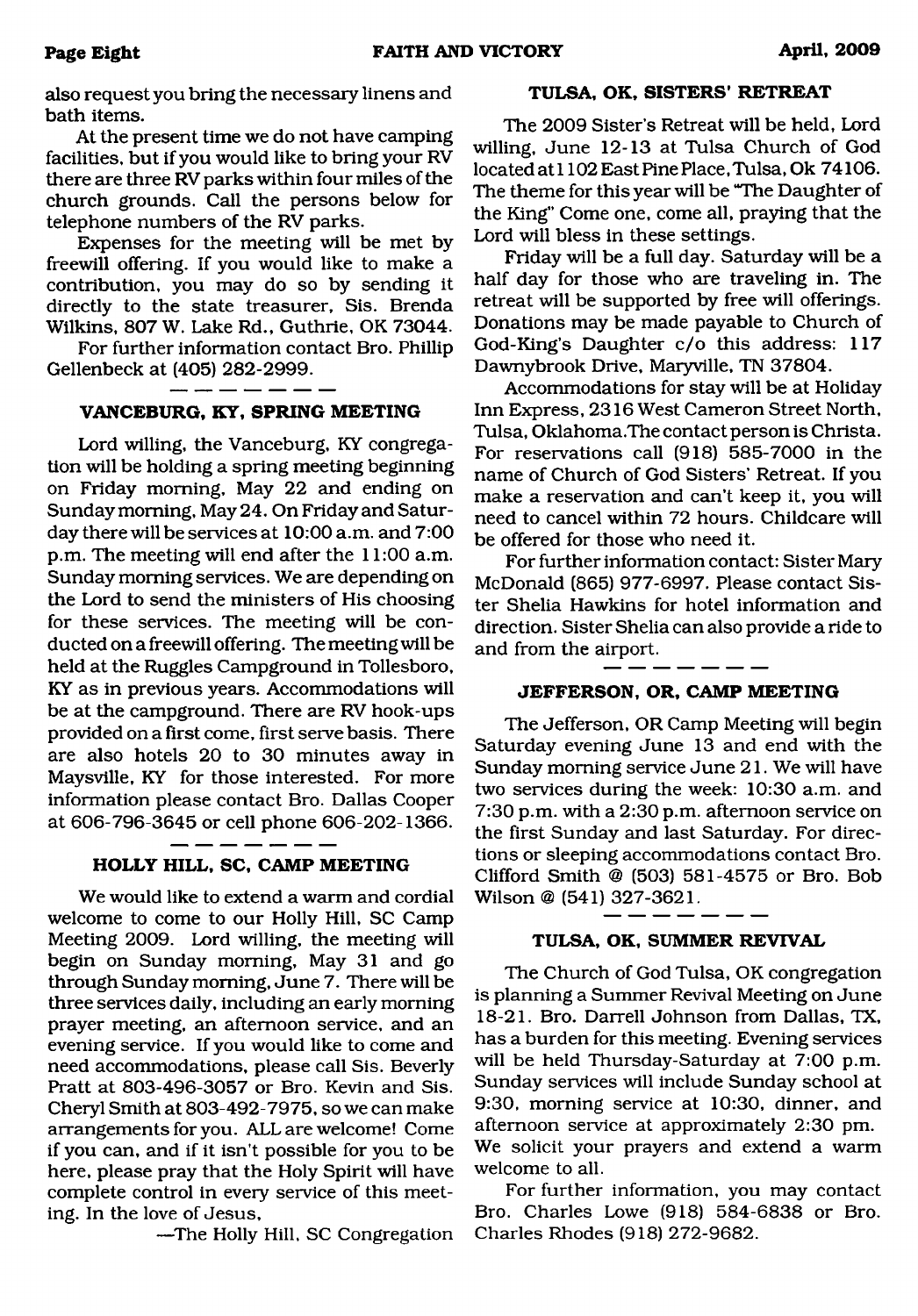



MO—Dear Bro. Willie and Sis. Neta: The Lord really witnessed to me the other day. The news of the economy and all the negative reports had started to trouble my mind. I went to prayer and told the Lord that if we needed to do something different with our finances, etc., He needed to show us what to do. After praying for other needs, I opened my Bible to Jeremiah 29:1-11. This chapter is instruction to the Jews who had been carried away captive by Babylon. As I finished my reading and was thinking about the Jews, it seemed the Lord spoke to me and asked me what I had prayed about earlier. I was needing to know what to do in this troublesome time. "Thus saith the LORD of hosts, the God of Israel, unto all that are carried away captives, whom I have caused to be carried away from Jerusalem unto Babylon; Build ye houses, and dwell in *them;* and plant gardens, and eat the fruit of them; Take ye wives, and beget sons and daughters; and take wives for your sons, and give your daughters to husbands.. .And seek the peace of the city whither I have caused you to be carried away captives, and pray unto the LORD for it: for in the peace thereof shall ye have peace." "For I know the thoughts that I think toward you, saith the LORD, thoughts of peace, and not of evil, to give you an expected end." Jeremiah 29:4-7, 11. It was like the Lord was telling me to continue on with everyday life. Don't get all anxious and worried, for He has thoughts of peace toward His people. Pray for the peace of your nation. Pray for righteousness in your own life and in the lives of your leaders and the government, but other than that go on with your normal life. "Build ye houses and dwell in them, plant ye gardens and eat the fruit of them." What a comfort! Even in troublesome times our God is still looking over His people with thoughts of peace and not of evil.

Christian love, —Sis. Anita Adams

OK—Dear Bro. Willie and Sis. Neta: Greetings to you in the precious name of Jesus, Who God has given to us to be our great Shepherd and our great High Priest.

"Now the God of peace, that brought again from the dead our Lord Jesus, that great shepherd of the sheep, through the blood of the everlasting covenant, Make you perfect in every good work to do his will, working in you that which is wellpleasing in his sight, through Jesus Christ; to whom be glory for ever and ever. Amen." Hebrews 13:20-21.

"Seeing then that we have a great high priest, that is passed into the heavens, Jesus the Son of God, let us hold fast our profession. For we have not an high priest which cannot be touched with the feeling of our infirmities; but was in all points tempted like as *we are, yet* without sin. Let us therefore come boldly unto the throne of grace, that we may obtain mercy, and find grace to help in time of need." Hebrews 4:14-16. Then it is no wonder that David said in Psalm chapter 23, "The LORD is my shepherd; I shall not want." Then he expresses his joy farther in verses five and six, "Thou preparest a table before me in the presence of mine enemies: thou anointest my head with oil; my cup runneth over. Surely goodness and mercy shall follow me all the days of my life: and I will dwell in the house of the LORD for ever." Also in Psalm 16:11 he says, "Thou wilt show me the path of life: in thy presence is fulness of joy; at thy right hand *there are* pleasures for evermore." David saw these things through the Spirit. (Acts 2:30-31.) If we live in the Spirit and walk in the Spirit, we also can be partakers of the good things that God has prepared for them that love Him. (Galatians 5:25, I Corinthians 2:9-10.)

Your saved brother,

AL—Bro. Willie and Sis. Neta: It has been a hard winter for us. Colds, etc., but the Lord has brought us through. The spring flowers and sunshine are beautiful. As the song goes, "God is everywhere."

I can't thank Him enough for all He does for us. Keep us in your prayers.

Christian love, —Sis. Betty Herron

TX—Dear Saints, Bro. Willie and Sis. Neta: A pearl of great price is formed by constant irritation, a costly diamond is formed through constant pressure, and a useful vessel is shaped by constant molding of the potter's hand; we likewise are transformed into useful instruments unto God's glory, honor and praise through constancy. The Lord wants a faithful constancy through whom He can constantly work and manifest His glory and love. "Does the Master's plea for constancy find echo in thy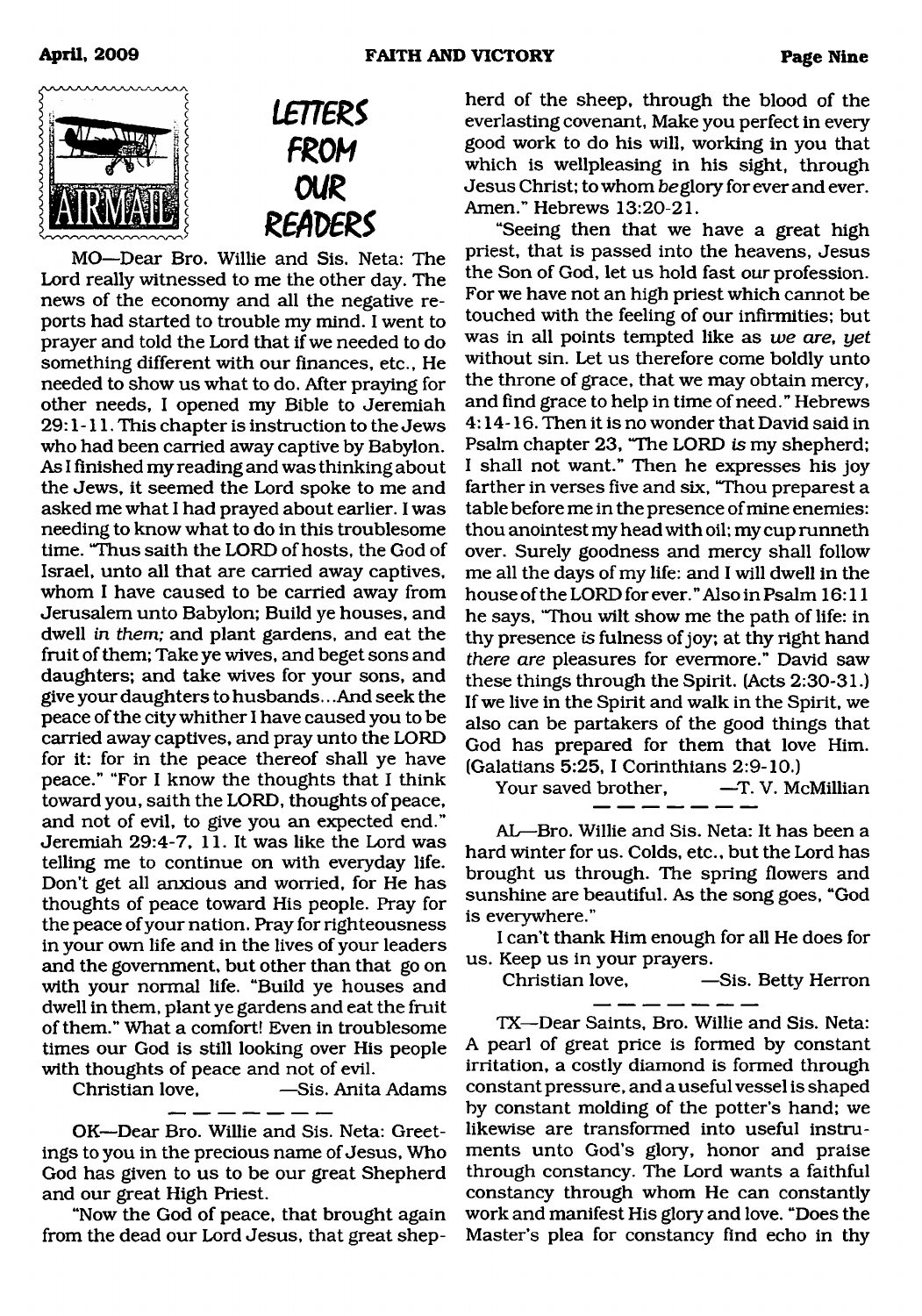heart? Art thou pained to see the kingdom suffer loss? Throw thy soul into the conflict; Do thy faithful honest part, as a patient loyal bearer of the cross." *(Hymns Old and New*, #37.)

I desire to be more constant in the following areas:

1. Constant in communication. "Then they that feared the LORD spake often one to another: and the LORD hearkened, and heard *it,* and a book of remembrance was written before him for them that feared the LORD, and that thought upon his name." Malachi 3:16.

2. Constant in showing love. "He doth execute the judgment of the fatherless and widow, and loveth the stranger, in giving him food and raiment. Love ye therefore the stranger: for ye were strangers..." Deuteronomy 10:18-19. "...Therefore I command thee, saying, Thou shalt open thine hand wide unto thy brother, to thy poor, and to thy needy, in thy land." Deuteronomy 15:11. "But whoso hath this world's good, and seeth his brother have need, and shutteth up his bowels *of compassion* from him, how dwelleth the love of God in him?" I John 3:17.

3. Constant in thanksgiving and praise. "In every thing give thanks: for this is the will of God in Christ Jesus concerning you." IThessalonians 5:18. "That ye may with one mind *and* one mouth glorify God, even the Father of our Lord Jesus Christ." Romans 15:6.

4. Constant in forgiveness. "Then came Peter to him, and said, Lord, how oft shall my brother sin against me, and I forgive him? ...Until seventy times seven." Matthew 18:21- 22. "See that none render evil for evil unto any *man*.... "IThessalonians 5:15. "Therefore if thine enemy hunger, feed him; if he thirst, give him drink..." Romans 12:20.

5. Constant in Reading God's Word. "I charge you by the Lord that this epistle be read unto all the holy brethren." I Thessalonians 5:27. "This book of the law shall not depart out of thy mouth; but thou shalt meditate therein day and night, that thou mayest observe to do according to all that is written therein: for then thou shalt make thy way prosperous, and then thou shalt have good success." Joshua 1:8.

6. Constant in showing loyalty to the One true God. "...Almost throughout all Asia, this Paul hath persuaded and turned away much people, saying that they be no gods, which are made with hands:" Acts 19:26. ".. .We ought not to think that the Godhead is like unto gold, or silver, or stone, graven by art and man's device." Acts 17:29. "...They shall be greatly ashamed, that trust in graven images, that say to the molten images, Ye *are* our gods." Isaiah 42:17. "I am the LORD: that *is* my name: and my glory will I not give to another, neither my praise to graven images." Isaiah 42:8. "Then ye shall drive out all the inhabitants of the land from before you, and destroy all their pictures, and destroy all their molten images, and quite pluck down all their high places:" Numbers 33:52. "Many of them also which used curious arts brought their books together, and burned them before all men..." Acts 19:19.

Lisette and I are yet praising God for sending us buyers for our home in Rio Rancho, NM, which sold in early October of 2008, after residing only two months on the market. We thank God for leading us to our new home (a one-half duplex) in El Paso, TX. We left a small 1,200 sq. ft. home for an even smaller one. (792 sq. ft.) We exalt God, our Father for giving us a home that is only eighteen minutes from the border crossing into Juarez, Mexico (our mission field) as opposed to a four and a half hour drive from our old home. Although we currently live in our new home from Friday through Monday, we continue to live in a rented tiny studio on Tuesday through Friday in Albuquerque, NM. This is due to our house cleaning customers we yet service in New Mexico. Please pray for the quick establishment of our house cleaning business in El Paso, TX or another type of employment, which will allow us to stay full time in El Paso, TX.

We continue to see the Lord joyfully open the hearts of numerous Mexicans in Juarez, Chihuahua, Mexico. Lisette and I praise God and give Him honor and glory for more than 100 souls, who have been saved through repentance by grace through faith in Jesus Christ! When Lisette and I started preaching and teaching the precious Gospel story of Jesus Christ about twenty-two months ago, we could not have imagined such an amazing reaping of saved souls through the astounding power of the Holy Spirit and power of the precious and holy blood of Jesus. Since many of these bom again new Christians do not have a home, we have only seen many of them on one occasion. We are thankful for the many new Church of God professing members in Juarez that do have homes which allow us to visit them often. The Lord has caused us to miraculously meet up again with many of these new and homeless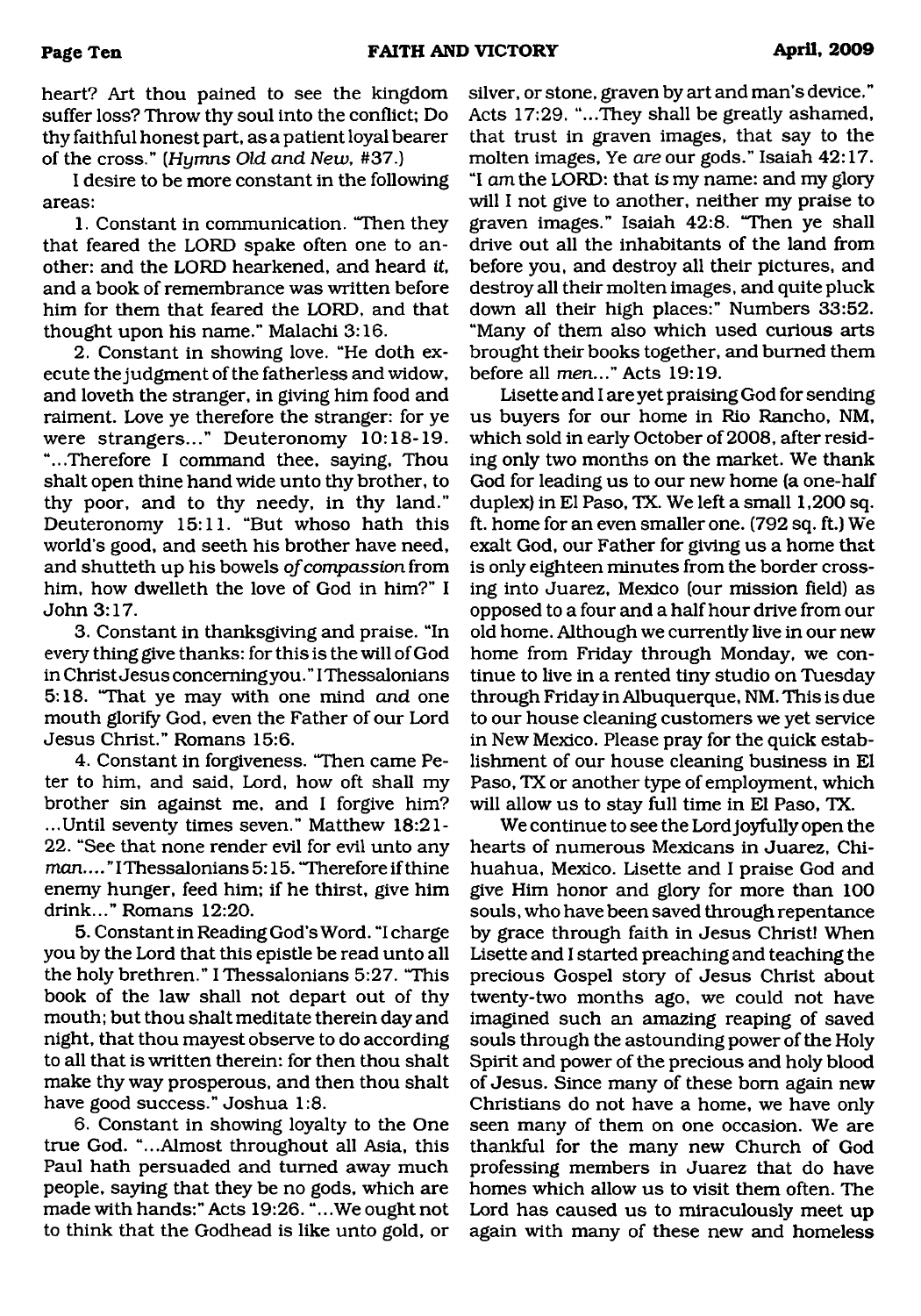members of the Church of God up to eight times. This really is a miracle, since they live on the streets of Juarez, a Mexican city with a population of 1.3 million, and they don't have a home address or phone number for us to call or locate. Many of them have given testimonies of drastic changes that God has worked in their lives following our first contact with them. For example, one homeless young man said, "I have been putting your teachings on holiness, cleanliness and reading the Bible to practice, and the Lord has set me free from drug abuse. " When we first met this young man, he had waist long hair, hair lice, filthy and worn-out clothing and a "dead" personality. From the time of his salvation, around 19 months ago, his spirit and personality are alive and glowing with new life. Hence, his hygiene had dramatically improved and his hair is now very short. (I Corinthians 11:14.) Doesn't this remind you of the Gadarene man with the unclean spirits? "...And see him that was possessed with the devil, and had the legion, sitting, and clothed, and in his right mind:..." Mark 5:15. Praise and glory be to Jesus, Who alone has the power to cast out unclean spirits!

Around one year ago we met Israel, who was living under a bridge, and who was addicted to drugs. At that time, we placed our hands on Him asking God, our Father, to deliver him from unclean spirits, drug abuse and to heal him of a huge swollen area on his leg, which was caused by a spider bite. We had not seen Israel again, until just one month ago. He came running to us, as we were preaching and teaching on the streets. Due to the drastic change in his countenance, I did not recognize him. However, my dear wife, Lisette, did identify him. He then joyfully, with excitement in his voice; expressed to us how God shortly healed him of the swollen spider bite and more dramatic than that... .how God took away his drug and other addictions. There is no question that Israel has new life in his soul. As soon as he gave us this heart rejoicing testimony, he quickly ran to find and bring his brother, who also prayed a prayer of repentance and gave his life to Jesus. (Due to His saved brother's testimony of what had occurred after he met Jesus through our preaching.) Apart from Israel's brother giving his life to Jesus in this street meeting, there were two other men, who stopped to listen and also were saved, along with others who asked for prayer and for Gospel meetings in their home!

We continue to have regular Bible teaching and Gospel meetings in three locations. We have witnessed the Lord perform an abundance of miracles in all three homes of these families. In one home, Noemi's, the Lord saved her husband during our first meeting there about three months ago. Since that time Noemi's husband has been set free from his habitual alcoholic drinking practices. Noemi told us that he was a horrible drunk, nonetheless, he has not touched an alcoholic drink since that first meeting in his home. Her husband also said, "I don't even have the desire to drink alcohol or to enter a bar!" It has been three weeks since he last smoked! Oh, the Lord is worthy of praise for such mercifully kind miracles! Recently he has repainted and made many repairs to his neglected home of twenty years. Noemi is rejoicing and in awe of such changes! We have also witnessed the Lord healing her granddaughter, who didn't want to eat and was becoming very weak. Immediately after we anointed her with oil and prayed in Jesus Christ's name, the six-year-old girl said, "I'm hungry." She has not stopped eating since that time. In fact, the foilwing week when we

|                          | FAITH AND Order Blank VICTORY                                                                                                              |                                |
|--------------------------|--------------------------------------------------------------------------------------------------------------------------------------------|--------------------------------|
| $\stackrel{\sim}{\rm N}$ | \$5.00 PER YEAR (11 Issues)                                                                                                                |                                |
| VICTO<br>AND             | Mail this form to start or renew your own<br>subscription $-$ give a friend a gift $-$<br>or do both! It only takes a minute.<br>Your Name | Į<br>$\sum_{i=1}^{N}$<br>NICTO |
| <b>FAITH</b>             |                                                                                                                                            |                                |
|                          | City<br>$\frac{1}{2}$ State $\frac{1}{2}$ $\frac{1}{2}$ $\frac{1}{2}$                                                                      | RY FAITH                       |
|                          |                                                                                                                                            |                                |
| VICTORY                  | Start or renew my<br>Faith and Victory subscription.                                                                                       | ¥N<br>U                        |
| FAITH AND                | Send a 1-year gift subscription<br>to the person named below:                                                                              |                                |
|                          | Gift to _____________                                                                                                                      |                                |
|                          | Address_                                                                                                                                   | VICTORY FAITH                  |
| VICTORY                  | City_<br>$\frac{1}{\sqrt{2}}$ State $\frac{1}{\sqrt{2}}$ Zip.                                                                              |                                |
| AND                      | Mail Order Blank and remittance to:                                                                                                        | $\sum_{i=1}^{n}$               |
|                          | <b>Faith Publishing House</b>                                                                                                              | VICTO                          |
| FAITH                    | Р. О. Вох 518                                                                                                                              |                                |
|                          | Guthrie, OK 73044<br>4/09                                                                                                                  | ž<br>K                         |
|                          | FAITH AND VICTORY FAITH AND VICTORY                                                                                                        |                                |